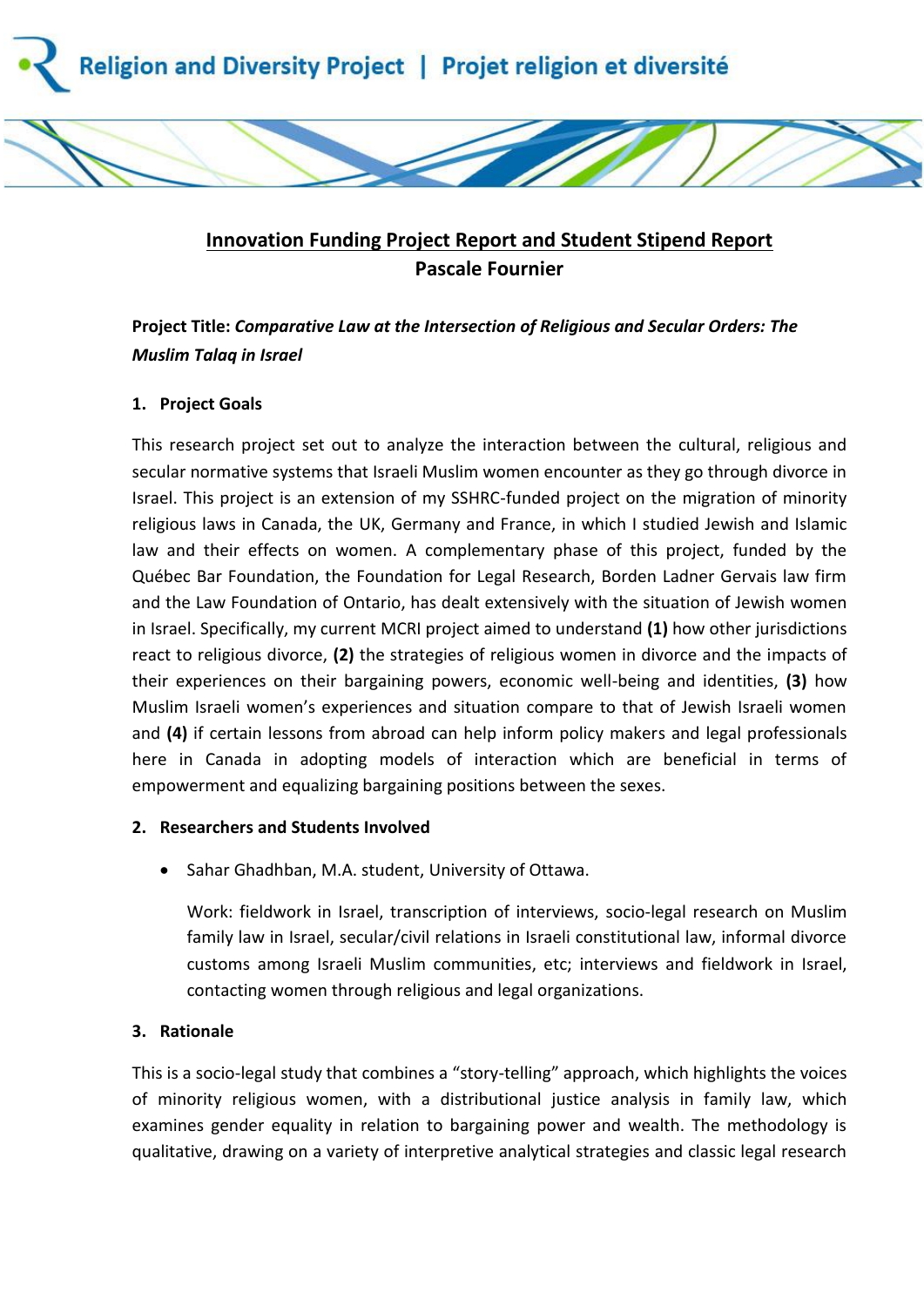

methods, permitting a comparative analysis of the social, religious and legal rules impacting Muslim women navigating divorce. The approach also incorporates a holistic perspective, drawing on other disciplines such as women's studies, religious studies and sociology, which help enable a greater understanding of how religious women understand and move, as social agents, through secular and religious divorce.

#### **4. Methods**

This socio-legal study is based on my fieldwork within Muslim communities in Israel over the winter of 2012. It included informal discussions with practising and non-practising men and women, NGO activists, lawyers and community leaders, as well as six formal interviews with Muslim women which were conducted in the cities of Karmiel, Nazareth, Shefa-'Amr and Haifa. The women were chosen from a variety of socio-economic backgrounds. They had all been married and were religiously divorced. The interviews lasted between one and two hours and incorporated demographic, religious, secular and community profiles. They were mostly conducted in women's homes, and in cafés. While some women were found through personal contacts in Israel, most of the recruitment was done indirectly, as per the advice of the Office of Research Ethics and Integrity, through community groups, women's organizations, religious leaders and religious lawyers.

#### **5. Ethics, permissions**

REB File Number: 01-10-08

REB Project Title: "Comparative Law at the Intersection of Religious and Secular Orders"

#### **6. Summary of Activities**

Sahar Ghadhban spent two weeks in Israel doing fieldwork, while I directed and assisted her from Ottawa. We began looking for interview participants by contacting university professors and various organizations and centers established in Israel which help Arab women, financially and otherwise, in legal matter pertaining to the process of obtaining a divorce, a method which was approved by application to the Office of Research Ethics and Integrity of the University of Ottawa. The following organizations were particularly helpful, and the project could not have been a success without them: Kayane [\(http://www.kayan.org.il/en/\)](http://www.kayan.org.il/en/); Arab Center for Applied Social Research [\(http://www.mada-research.org/?LanguageId=1\)](http://www.mada-research.org/?LanguageId=1).

Upon her return from Israel, Sahar Ghadhban then proceeded to transcribe the interviews and research the socio-legal aspects of Muslim marriage in Israel.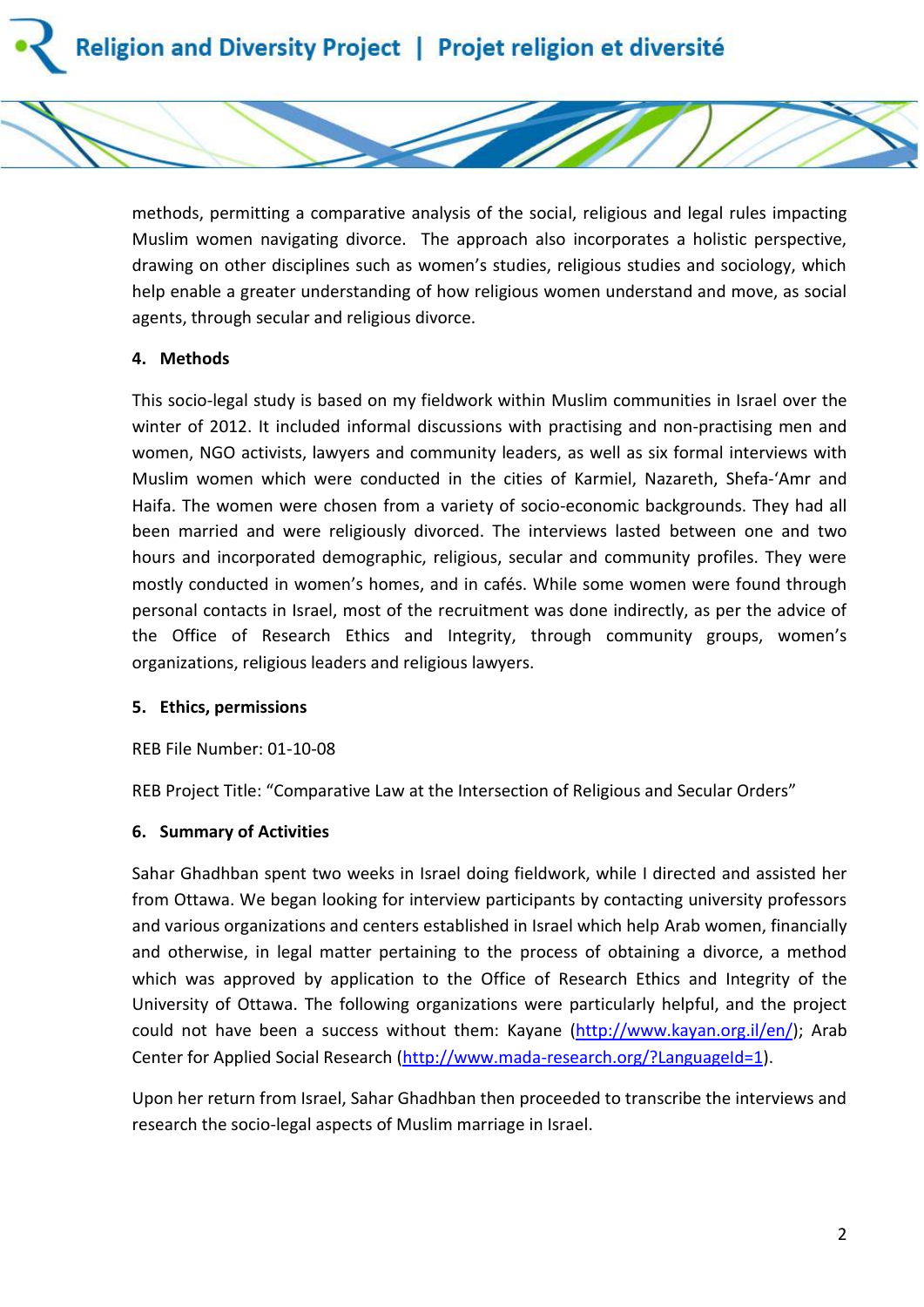#### **7. Provisional Findings**

My fieldwork strongly refutes the pervasive discourses according to which Islamic law is experienced by Israeli Muslim women either as a form of identity to be protected from Israeli-Jewish domination, or conversely as a *mere* form of oppression of Muslim women. Upon divorce, an Israeli Muslim woman is faced with a puzzling dilemma which only highlights the complex relationship between the civil and religious spheres: under Israeli penal law, the husband cannot unilaterally divorce her husband (*talaq*), whereas under Islamic law, he may divorce her without her consent. However, the prohibition on *talaq* is often ignored by Muslim Israeli citizens and courts, for various socio-political reasons. The women may sometimes prefer to be divorced informally than to use the Israeli state law prohibiting *talaq*, depending on the economic stakes of their particular divorce. Also, the Muslim establishment in Israel does not welcome Israeli civil regulation of Muslim family law and scantily applies it. Through a series of interviews, I explored the distributive consequences of the secular/religious divide on differentially situated Muslim women in Israel. By understanding their *agency,* i.e. how different women use the law as 'it lives' out in the real world, I attempted to examine the ways in which Jewish and Muslim women navigate the interplay of legal systems and religious norms in various multi-dimensional contexts.

The interviews allowed me to identify the background formal and informal legal rules, social norms, and distributional practices that help produce asymmetric bargaining locations for Muslim women, both between and among themselves. As women, wives and mothers, participants have described their bargaining strategies in the religious domain as sometimes beneficial and sometimes detrimental to them, depending on various factors. In approaching the relational dynamics of religious subjects moving inside and outside the religious realm, I noticed that the participants' invocation of religious law was often strategic, serving distributional purposes. For instance, if the woman could get benefits from the religious sphere, she would follow this advantageous path, whether through the official route of the Muslim tribunals or through informal *talaq* divorce. Such empirical knowledge helps disenchant the idea that religious law is systematically used as a punishing force that makes women worse off economically or morally inferior. It also helps us refute the idea that family law is lived as a process of identity affirmation towards Israeli-Jewish society. Rather, Muslim women have a complex, interested relationship to religious law, which is *distributive* rather than *identitary.* This echoes my findings on Israeli Jewish women and Canadian Jewish women's situation upon divorce, although Muslim women in Israel have their own particular socio-legal context, i.e. the relationship between the Israeli Muslim community and the Jewish state.